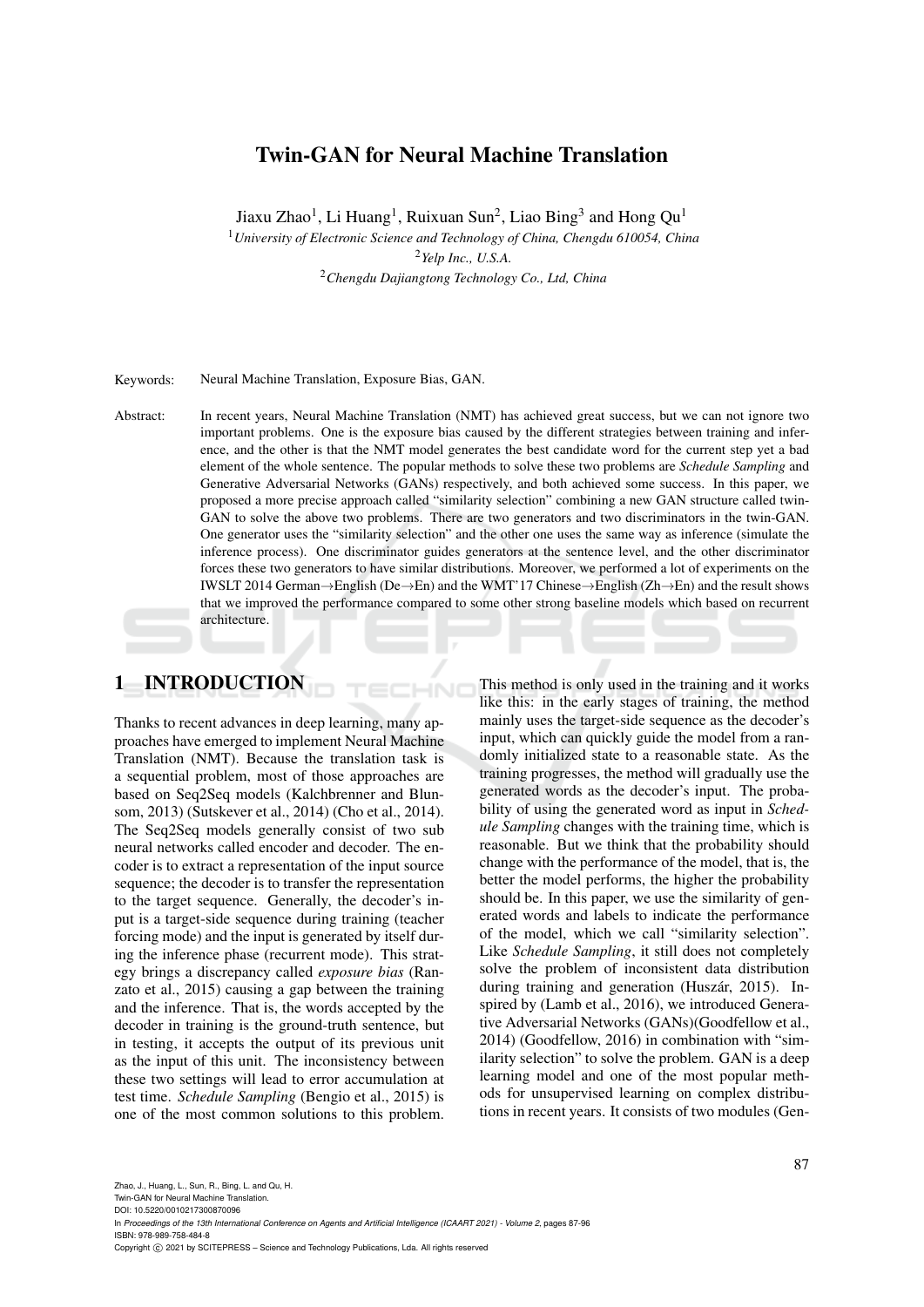erative Network and Discriminative Network) and it produces fairly good output through the mutual game learning of the two modules. Since GAN has achieved remarkable success in image generation since it was proposed, some works (Lamb et al., 2016) (Zhang et al., 2016) introduced GAN to NLP. In this paper, we design two generators, one using "similarity selection" to generate sequences, the other using recurrent mode to generate sequences. And we use a discriminator to make the latter generator close to the forward one to solve the problem of inconsistent data distribution.

Most of the NMT models are learned only under the guidance of the ground-truth translations. Models are generally optimized by maximizing the likelihood estimation of the target-side sequence at each step at training time. This optimization strategy just guarantees that the model can generate the best word at every single step but ignore the coherence and naturalness of the whole sentence. To address this issue, there are some works (Shen et al., 2015) (Bahdanau et al., 2016) trying to optimize the model in sentence level not just in word level. Those works aim to avoid the limitation of maximum likelihood estimation by directly optimizing the evaluation (BLEU) (Papineni et al., 2002) and the results show that they have improved the quality of translation a little. Some researchers also use the idea of GAN to solve the problem: the discriminator learns to distinguish whether a given sentence is a ground-truth sentence or not, which can be regarded as a guide of the generator in sentence level. The generator can be the ordinary neural machine translation networks, which learns by generating sentences more similar to ground-truth translations. However, applying the traditional GANs directly to sequence generation like neural machine translation is not appropriate. Traditional GANs generating an image is a real-valued data mapping transformation, which is a continuous process. Therefore, the discriminator's gradient can be propagated back to the generator. But for NMT, in the process of decoding and generating text, the model generation is actually the process of selecting words in the vocabulary, which is a discrete and non-differential process (Huszár, 2015). Therefore, the gradient of the discriminator can not be propagated back to the generator, and the parameters of generator can not be updated (Goodfellow, 2016). To address the issue and guarantee those two sub-modules in GANs are effectively optimized when the data is discrete, (Kusner and Hernández-Lobato, 2016) proposed the Gumbel-softmax distribution, which is a continuous approximation to a polynomial distribution based on the *so ftmax* function. Inspired by (Yang et al., 2017)

(Wu et al., 2017), in this work, we use the idea of the policy gradient method (Williams, 1992), widely used in reinforcement learning (Sutton et al., 1998), to make the gradient of the discriminator can be propagated back to the generator. Therefore, we propose another discriminator that identifies the coherence and naturalness of the generated sentences and feeds the value back to the generator using the recurrent mode through the policy gradient.

Our work provides the following contributions:

- We propose a novel generative adversarial network model for NMT. As our best knowledge, this is the first work that leverages two generators and two discriminators in GAN. One generator generates sentences with "similarity selection" and the other generates with ordinary recurrent mode as in the test. One discriminator closes the distance between the two generators, the other guides the generator to generate more natural and fluent sentences in sentence level.
- We design a more precise method named "similarity selection" as opposed to the "Scheduled Sampling". We believe that selecting a word as input should depend on the quality of the generated data rather than the training time.
- We carried out extensive experiments on German→English and Chinese→English translation tasks. We compared some strong basic recurrent structure models with twin-GAN and the result of the twin-GAN significantly outperforms the RNNsearch (Bahdanau et al., 2015) by +4.20 BLEU points on IWSLT 2014 De-En data set. Comparing with the related model, our model further achieved a significant improvement by about +1.09 BLEU points.

## 2 RELATED WORK

### 2.1 Neural Machine Translation

Neural Machine Translation (NMT) is a Machine Translation method that applies neural networks to predict the likelihood of a sequence of words. Since Sequence to Sequence (Seq2Seq) architecture (Kalchbrenner and Blunsom, 2013) (Sutskever et al., 2014) (Cho et al., 2014) was proposed, the most popular structures of NMT are based on it, such as (Wu et al., 2016) (Tan et al., 2019) (Artetxe et al., 2017) (Lample et al., 2017) (Lample et al., 2018) (He et al., 2018) (Song et al., 2018). The architecture of the Seq2Seq comprises of two processes, the encoder process and decoder process. And these two parts are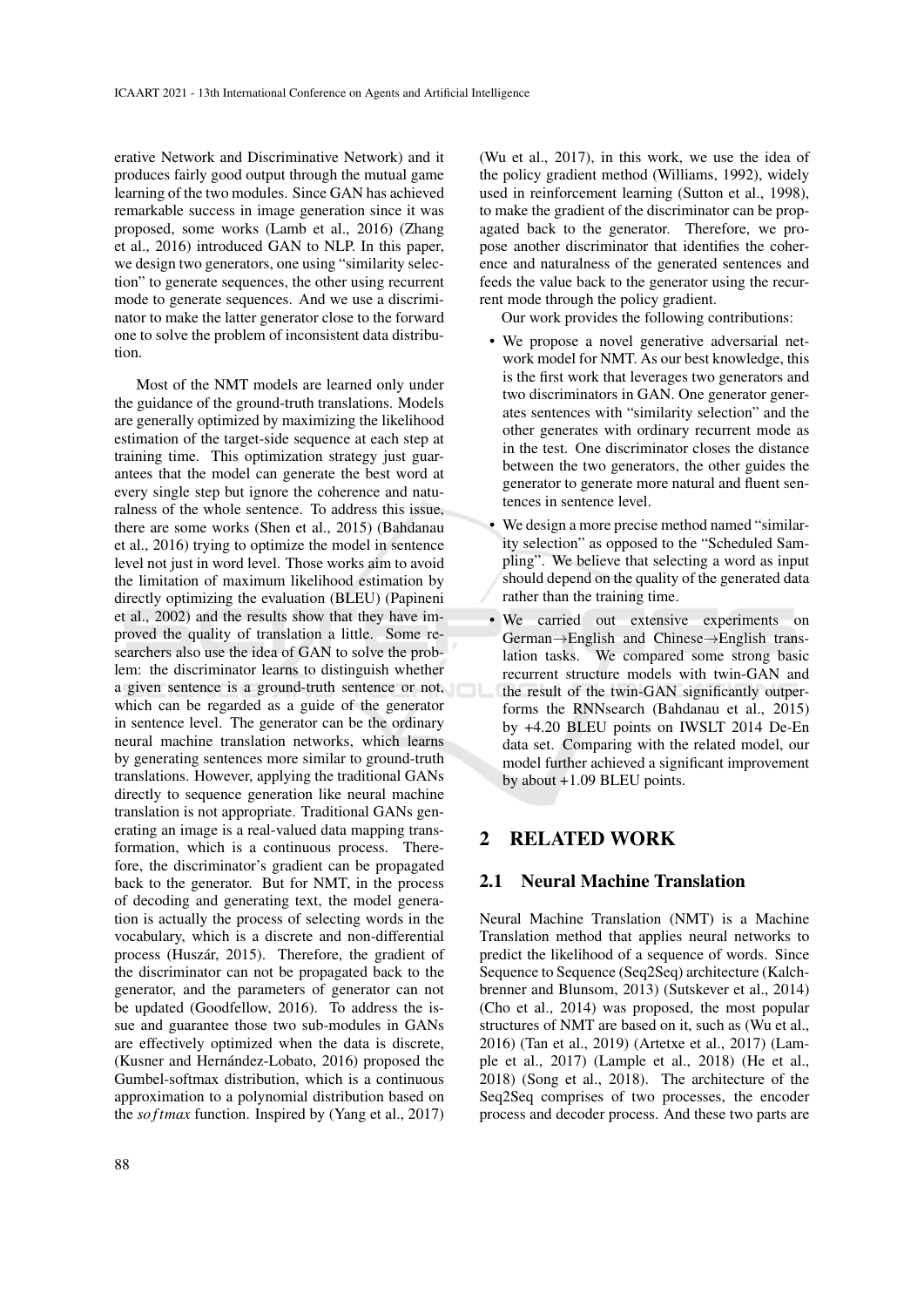very flexible. Researchers started with RNN in these two processes and later gradually introduced Long Short-Term Memory (LSTM) units (Hochreiter and Schmidhuber, 1997) and Gate Recurrent Unit (GRU) (Cho et al., 2014) to in place of RNN units. Convolutional Neural Network (CNN) is the most commonly used neural network for analyzing visual images. As witnessed the great success of CNN in computer vision, some researchers introduced it to NLP. And some works (Lamb and Xie, 2016) (Kalchbrenner et al., 2016)(Gehring et al., 2017) used CNN for machine translation with success. The two processes in Seq2Seq are relatively independent and not closely related. To this end, (Luong et al., 2015) proposed the attention mechanism, which greatly improved the performance of Seq2Seq through making these two parts more closely. (Vaswani et al., 2017) proposed a fully-connected attention-based model called transformer, which discards the CNN and RNN. And transformer became popular in natural language processing applications, notably machine translation and language modeling. Since the Generative Adversarial Networks (GAN) (Goodfellow et al., 2014) was proposed, it was widely used in unsupervised learning in the field of computer vision and had a good performance. Therefore, some researchers (Yu et al., 2017) (Lamb et al., 2016) (Goodfellow, 2016) (Zhang et al., 2016) introduced GAN into NLP. For NMT, (Yang et al., 2017) and (Wu et al., 2017) achieved competitive performance through GAN.

#### 2.2 Exposure Bias

As described above, the Seq2Seq model (Sutskever et al., 2014) has been popular in Neural Machine Translation recently. The decoder of Seq2Seq requires the target sequence as it's input at training time, but the output of the previous time step is used to instead at test time. The difference between training and inference causes the *exposure bias* (Ranzato et al., 2015). (Venkatraman et al., 2015) proposed a method to alleviate the impact of errors in the current time step on posterior steps by reusing the training data which serves as a "demonstrator" by providing corrections for the errors. Based on this method, (Bengio et al., 2015) proposed another one called "Schedule Sampling". That is, the input used in the training phase uses the ground-truth with a probability of p, and uses the output of the previous word with a probability of 1-p. And this probability p increases as training progress. And (Zhang et al., 2019) has a more precise formula to get the probability p. Unlike those works that use a simple function to calculate a probability, we use the similarity of label and output

'ECHN0

to guide the probability p.

Another direction of trying to solve *exposure bias* is to borrow the idea of GANs, like (Lamb et al., 2016), (Yang et al., 2017) and (Wu et al., 2017). However, they still use "teacher forcing" mode (Williams and Zipser, 1989) in the generator at training time. Unlike them, we use the "similarity selection" to replace the "teacher forcing" mode. Furthermore, We also have another generator, which generates sentences in the same way as in the test. And we use a discriminator to force the distribution of the latter generator to be close to the previous one. In the final test, we only use the latter generator, whose data distribution is the same for testing and training.

#### 2.3 Sentence Level Strategy

To make the generated sequence closest to the ground-truth sequence, maximizing the likelihood estimation (MLE) of the ground-truth sequence at each time step is the most commonly used optimization method. This method optimizes model in word level because that MLE forces model to generate a word that corresponded to the target word at the current step. In this work, we use a discriminator that is similar to (Yang et al., 2017) and (Wu et al., 2017), which optimizes generator in sentence level by discriminating the sentence is generated by machine or written by humans. Therefore, in order to "cheat" the discriminator, the generator will generate more natural and coherent sentences like those written by humans. But there is a limitation when generating sequences of discrete tokens because it's difficult to pass the gradient update from the discriminator to the generator. Same as (Yu et al., 2017), we borrowed a idea of reinforcement learning called policy gradient to make it differentiable in this discrete process. We use the result of the discriminator as a reward and feed it back to the generator.

The remainder of this paper is organized as follows. Section 3 provides the background of Neural Machine Translation, including its commonly used architecture and the application of GAN in NMT. Our proposed twin-GAN is introduced in Section 4. We discuss our experiments in Section 5, including data sets, specific model settings and results analysis. Section 6 concludes the paper.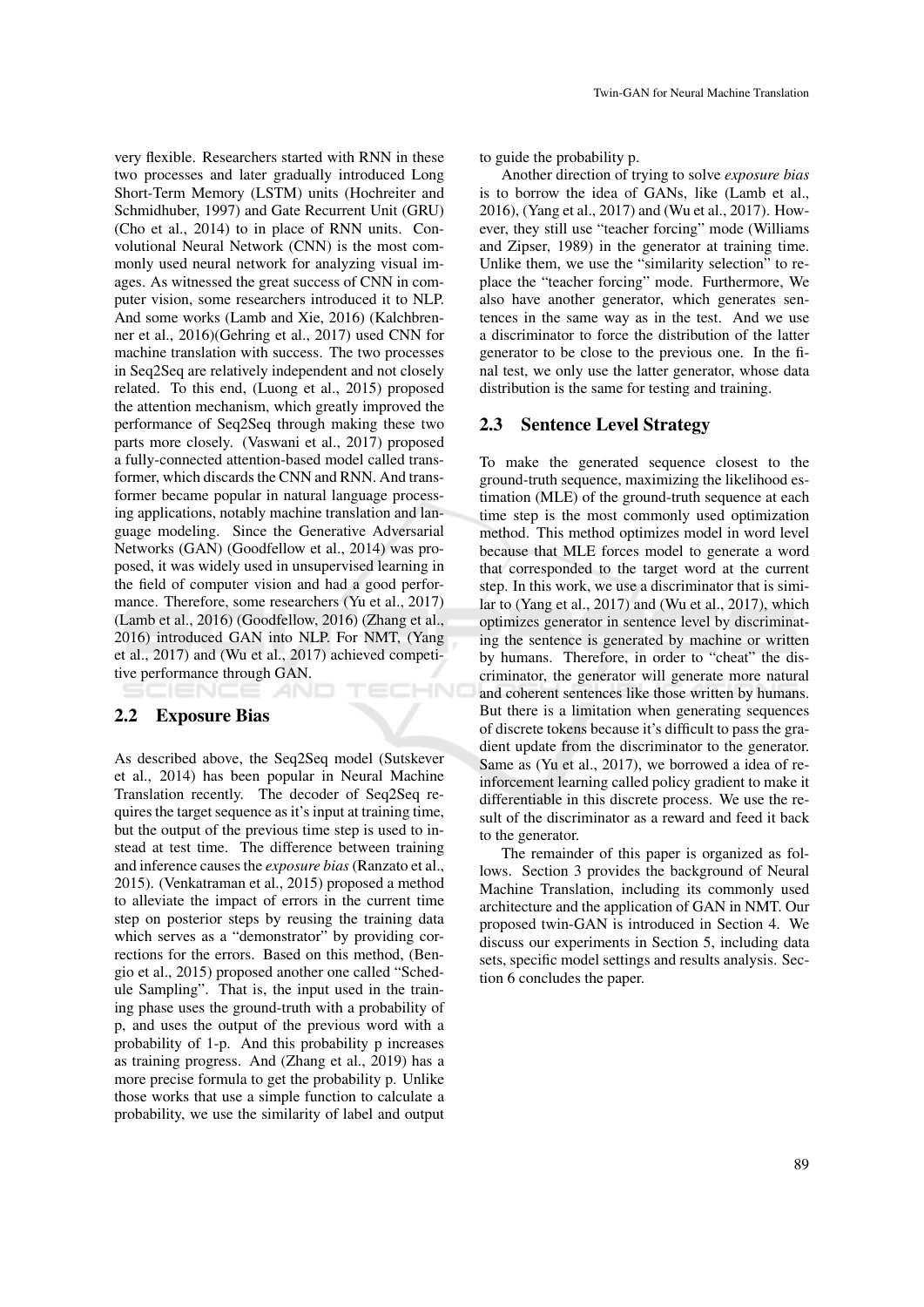## 3 BACKGROUND

#### 3.1 Encoder-Decoder with Attention

The translation task is to transfer one sequence into another sequence. In Neural Machine Translation, Encoder-Decoder is the most popular and empirically effective structure. Encoder and decoder can be any model like RNN based and CNN based. Assume the source sequence and target sequence are  $X = \{x_1, x_2,$ ...  $x_n$  and  $Y = \{y_1, y_2, \dots, y_m\}$  respectively. Note the  $E = \{e_1, e_2, \dots, e_n\}$  is employed to represent the embedding matrix of the source sentence X. When  $y_i$ ,  $i \in$ 1,2...,m is generated, the model assigns attention to different words in source sequence for the i-th decode step. According to different attention, E is encoded as intermediate context representation  $c_i$ , i $\in$  1,2..., m that varies based on the current word generated. And then input the combination of context vector  $c_i$  and previous output into the decoder. Finally, the decoder outputs  $y_i$ ,*i*∈ 1,2...,m.

## 3.2 Generative Adversarial Network in NMT

(Goodfellow et al., 2014) proposed Generative Adversarial Networks (GANs) and it got great success in computer vision. The GANs is a new framework that optimizes the generative model through the adversarial process. The idea of GANs is a two-player game that is played between a generative model and a discriminative model. The training strategies of its two sub-models are as follows: the training process of the generator G is to maximize the probability of the discriminator making mistakes, that is, the discriminator mistakenly believes that the data are real samples rather than the fake samples generated by the generator. The training process of the discriminator D is to maximize the probability of making a correct judgment on the input data. Generally, the discriminator is a classification model or scoring model like multilayer perceptron (MLP). GANs are first applied to generate realistic pictures with random noise. It works well in generating images since the image is continuous data, and small changes can be reflected on the pixels. But if the generated data is based on discrete tokens, the information given by D is often meaningless. Small changes to tokens are invalid due to there may not be corresponding tokens in the vocabulary space.

In neural machine translation, sentences are composed of a series of discrete tokens. Because the generator G needs to be trained using the gradient obtained from the discriminator D, and both G and D

need to be completely differentiable. Problems arise when there are discrete variables, where Back Propagation (BP) (Rumelhart et al., 1986) cannot provide the training gradient form D for G. There are two main approaches to solve this problem, Gumbelsoftmax (Kusner and Hernández-Lobato, 2016) and policy gradient (PG) method (Williams, 1992). In this paper, we use the latter which is a common optimization method in reinforcement learning. Different from original back-propagation, PG does not back propagate by error but directly carries out back propagation by selecting a behavior through observation information. It does not have errors, but uses rewards to directly enhance and diminish the likelihood of a chosen action, Therefore, good actions increase the probability of being selected next time, while bad actions decrease the probability of being selected next time.

(Wu et al., 2017) is a recent work that applied GANs and the idea of policy gradient to NMT, which replaces the previous method. It improves the translation quality of model by minimizing the difference between human translation and the translation given by the NMT model. This work proposed a Convolutional Neural Network that can accurately capture high-level abstract correspondence of concatenation of source sequence and target sequence. First, they join the output sequence  $\tilde{Y}$  of the NMT model or the human translation output sequence Y with the source language sentence X to form a two-dimensional matrix and then measure the similarity between Y (or  $\tilde{Y}$ ) and X through the convolution neural network. The output label is 0(irrelevant) or 1(relevant). Specifically, they join the word embedding corresponding to the i-th word  $x_i$  in the source sequence and the j-th word  $y_j$  in the target sequence follow  $z_{i,j} = [x_i^T, y_j^T]^T$ to gain a three-dimensional tensor representation Z. Then through the convolution layers and max-pooling layers to get more abstract feature expressions. The obtained feature expressions are then fed to a multilayer perceptron, and the *sigmoid* activation function of the last layer outputs a 2-class probability distribution. And generative network update parameters by the policy gradient. The loss of the discriminative network is used as a reward to the generative network, which makes the gradient of discriminator can propagate to the generator.

#### 4 MODEL

Part of our model is based on (Wu et al., 2017), and we have another generator and discriminator in our model. We use the "similarity selection" we designed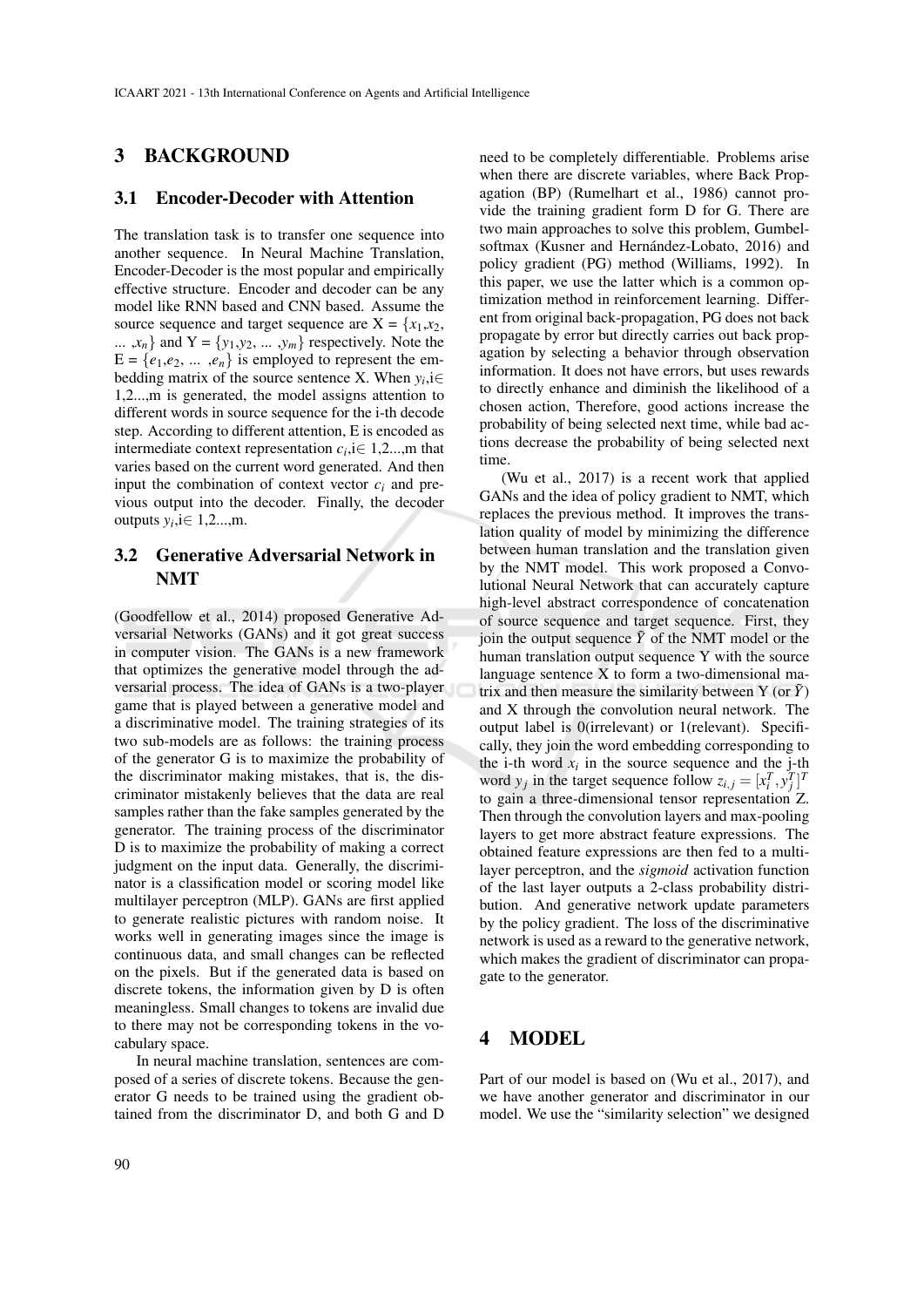to train *generator*<sup>1</sup> and use the policy gradient to train *generator*<sub>2</sub>. Two discriminators are called "sentence discriminator" and "hidden state discriminator", which are represented by  $D_s$  and  $D_h$  respectively.  $D_s$ is used to distinguishing whether the sentence is generated by our generators or written by human. And its result is used as a reward to *generator*<sub>2</sub>; and  $D_h$  is used to reduce the difference between *generator*<sup>1</sup> and *generator*2. The framework of the model is shown in the Figure.1. We introduce our model in three parts:(1) "similarity selection", (2) Generators and (3) Discriminators.

#### 4.1 Similarity Selection

The Encoder-Decoder framework has achieved great success and has been widely used in many natural language processing tasks. And Recurrent Neural Network (Mikolov et al., 2010) is the most commonly used model in the two sub-modules of Encoder-Decoder when it comes to machine translation task. In the structure of RNN, dealing with the timing problem like sentences is to recurrent input and output one by one. Assume  $X = \{x_0, x_1, \dots, x_n\}$  are the input units and  $Y = \{y_0, y_1, \dots, y_m\}$  is the label. RNNs also contain hidden units that marked as  $\{s_0, s_1, \ldots, s_n\}$  and express them as vector form  $S$ .  $s_t$  is the state at the tth time step of the hidden layer, which is the memory unit of the network.  $s_t$  is calculated based on the current input  $x_t$  and the previous state of the hidden layer  $s_{t-1}$ .

$$
s_t = f(U \ast x_t + W \ast s_{t-1}) \tag{1}
$$

in which f is a non-linear activation function like ReLU. U and W are model's weights. When calculating *s*<sub>0</sub>, that is, the hidden state of the first word, *s*<sub>0</sub> can be 0 vector. The output process of RNNs as blew:

$$
o_t = V * s_t \tag{2}
$$

where  $o_t$  is the output at time step t, that is, the vector representation of the next word. And V is the learnable weights. In the decoding process, these hidden units complete the most important work but the way to get *s<sup>t</sup>* will cause *exposure bias* (Ranzato et al., 2015). To address it, we proposed a new and effective method called "similarity selection". As the name suggests, it uses the previous output or the label as input based on the similarity between the output and the label. When the output of the previous time step and label have high similarity, we use the output of previous step as the current input, otherwise, we use the current label to input. Inspired by (Li and Han, 2013),

(Muflikhah and Baharudin, 2009) and (Nguyen and Bai, 2010), the similarity of these two vectors is calculated by Eq.3:

\n
$$
\text{similarity}(A, B) = \frac{A \cdot B}{\|A\| \|B\|} \\
= \frac{\sum_{i=1}^{n} A_i \times B_i}{\sqrt{\sum_{i=1}^{n} (A_i)^2} \times \sqrt{\sum_{i=1}^{n} (B_i)^2}} \quad (3)
$$
\n

where A and B represent two word embeddings, and n is the dimension of the word embedding. The similarity of the two vectors ranges from 1 to -1, and the angle between them increases as the similarity decreases. The smaller the value is from 1, the closer these two vectors are. When the similarity is 0, the two vectors are vertical. When the similarity is less than 0, it means that the vectors are more dissimilar. So we treat the vectors with a similarity of 0 to -1 as the vectors with a similarity of 0. In this work, We first calculate the similarity of the output of the previous time step and the label of the current time step. Then we input the similarity into ReLU function and get a result from 0 to 1. And then we take this result as the probability of using the output instead of the label. It means that the more similar these two word vectors are, the more likely we are to use the output from the previous step to input.

#### 4.2 Generators

We have two generators named *generator*<sup>1</sup> and *generator*<sub>2</sub> in our work. *generator*<sub>1</sub> uses "similarity selection" and *generator*<sub>2</sub> uses policy gradient. These two generators are both based on the encoderdecoder framework and share parameters. We use Long Short-Term Memory (LSTM) network (Hochreiter and Schmidhuber, 1997) in encoder and decoder:

$$
i_t = \sigma(W_i \cdot [h_{t-1}, x_t] + b_i)
$$
\n<sup>(4)</sup>

$$
f_t = \sigma(W_f \cdot [h_{t-1}, x_t] + b_f)
$$
 (5)

$$
\tilde{C}_t = \tanh(W_c \cdot [h_{t-1}, x_t] + b_c) \tag{6}
$$

$$
o_t = \sigma(W_o[h_{t-1}, x_t] + b_o)
$$
\n<sup>(7)</sup>

$$
C_t = f_t * C_{t-1} + i_t * \tilde{C}_t \tag{8}
$$

$$
h_t = o_t * tanh(C_t) \tag{9}
$$

where  $W_i$ ,  $W_f$ ,  $W_c$ ,  $W_o$  and  $b_i$ ,  $b_f$ ,  $b_c$ ,  $b_o$  are matrices of learnable weights and biases. Eq.4 is input gate; Eq.5 and Eq.6 is forget gate; Eq.7 is output gate; Eq.8 and Eq.9 are represent long term memory and short term memory respectively.  $h_t$  is the hidden state of the network at time step t and  $x_t$  is the input unit at the current step t. Different from other works, here  $x_t$  is the current label or the previous step output selected by the "similarity selection" in *generator*<sub>1</sub>. And we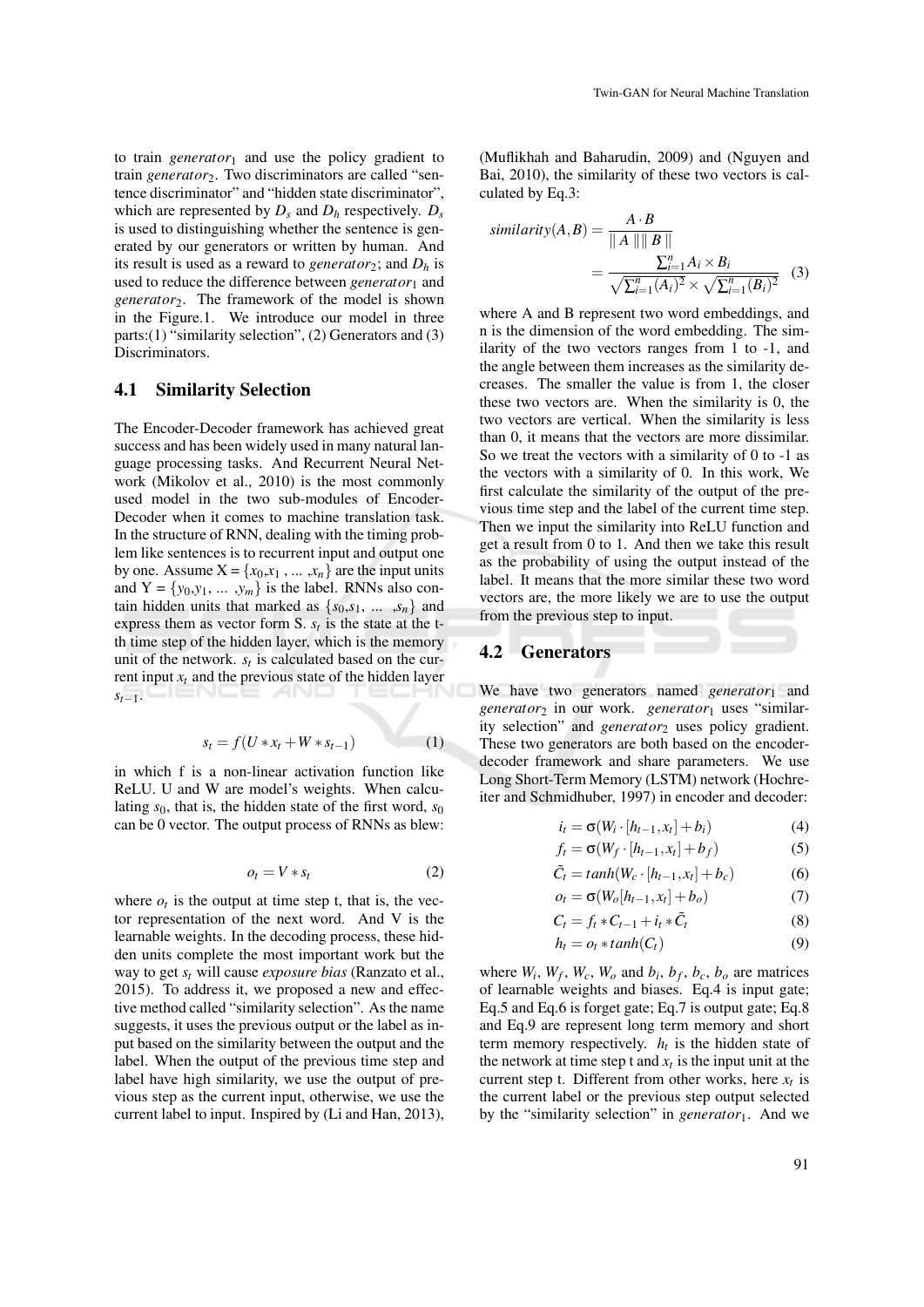

Figure 1: Model framework: The top of the framework is *generator*<sub>1</sub>, and the bottom is *generator*<sub>2</sub>. The  $D_h$  represents the "hidden state discriminator", whose input is the hidden states of the generator's decoder. The *Ds* represents the "sentence discriminator". The generator's outputs are input to  $D_s$  and its output is fed back to *generator*<sub>2</sub> as a reward.

also add attention mechanism (Bahdanau et al., 2015) into the connection between encoder and decoder:

$$
c_t = \sum_{i=1}^{|X|} \alpha_{it} h_i \tag{10}
$$

$$
\alpha_{it} = \frac{exp(F(s_i, h_{t-1}))}{\sum_{j=1}^{|X|} exp(F(s_i, h_{t-1}))}
$$
(11)

$$
F(s_i, h_{t-1}) = h_{t-1} \cdot s_i \tag{12}
$$

where  $|X|$  represents the length of the source sentence.  $c_t$  is the result of the attention mechanism for decoder at time step t.  $h_i$  and  $s_i$  represent the ith hidden state of encoder and decoder respectively. We use Eq.12 (dot-multiply) to calculate the attention score. Eq.11 is the *so ftmax* function and it obtains  $\alpha_{it}$ , which is the final attention score of the encoder hidden states for the t-th time step decoder. The iterative optimization scheme of *generator*<sup>1</sup> is:

$$
minimizing: -\sum_{j=1}^{|Y|} log P_j[y_j]
$$
 (13)

where  $|Y|$  indicates the length of the ground-truth sentence,  $P_j$  refers to the predicted probability distribution at the j-th step,  $y_j$  is the token generated by *generator*<sup>1</sup> at the j-th step.

In *generator*2, we train it in the same way as the inference (recurrent mode), that is, we use the previous step output as the current input to train it recurrently. This strategy during training makes it more like an inference process to achieve the purpose of alleviating the discrepancy between training and inference. We apply the idea of policy gradient to *generator*<sub>2</sub>. We use the result of the  $D_s$  as the reward to this generator. With the notations for *generator*<sub>2</sub> model  $G(\theta_2)$  and sentence discriminator model  $D_s$ , the iterative optimization scheme of *generator*<sub>2</sub> is:

$$
minimizing: -E_{X \sim P_{data}(X), \tilde{Y} \sim G(\theta_2, X)} log(1 - D_s(X, \tilde{Y}))
$$
\n(14)

where X is the data sampled from source sentences,  $\theta_2$  is parameters of *generator*<sub>2</sub> and  $\tilde{Y}$  is the target sentences generated by *generator*2.

We use a discriminator  $D_h$  (introduced in the Section 4.3 ) to force *generator*<sub>2</sub> to close *generator*<sub>1</sub>, and finally make their data distribution close. At the end, we use *generator*<sup>2</sup> to test.

#### 4.3 Discriminators

In this paper, we proposed two discriminators in one GAN innovatively. And one is to discriminate between the results of the generators and ground-truth translations, and the other is to discriminate against the data distributions of these two generators.

One discriminative network, called *D<sup>s</sup>* for short, is inspired by (Wu et al., 2017). We use it to directly reduce the difference between sentences generated by generators and written by human to train these two generators at the same time. And we use the results of *D<sup>s</sup>* as a reward feed to *generator*2. Therefore, *generator*<sub>2</sub> is updated by its own error and the reward received from *D<sup>s</sup>* . We first concatenate the source sentence  $(X)$  and synthetic sentence  $(\tilde{Y})$  generated by our generators or the target ground-truth sentence  $(Y)$  to form a matrix  $\tilde{Z}$  or  $Z$ , which also helps to measure the translative matching degree of source sentence and target sentence. Then the  $\tilde{Z}$  and  $Z$  are fed to  $D_s$  and outputs a probability that  $\tilde{Z}$  and Z is from ground-truth data. The structure of  $D_s$  is based on CNNs which ignores some overly detailed features of input sequences to capture the overall features and the relevance of these two sequences.

For the other discriminator, called  $D_h$  for short, it is used to make the model distributions of these two generators more similar through discriminating the hidden states of them. It is based on a bidirec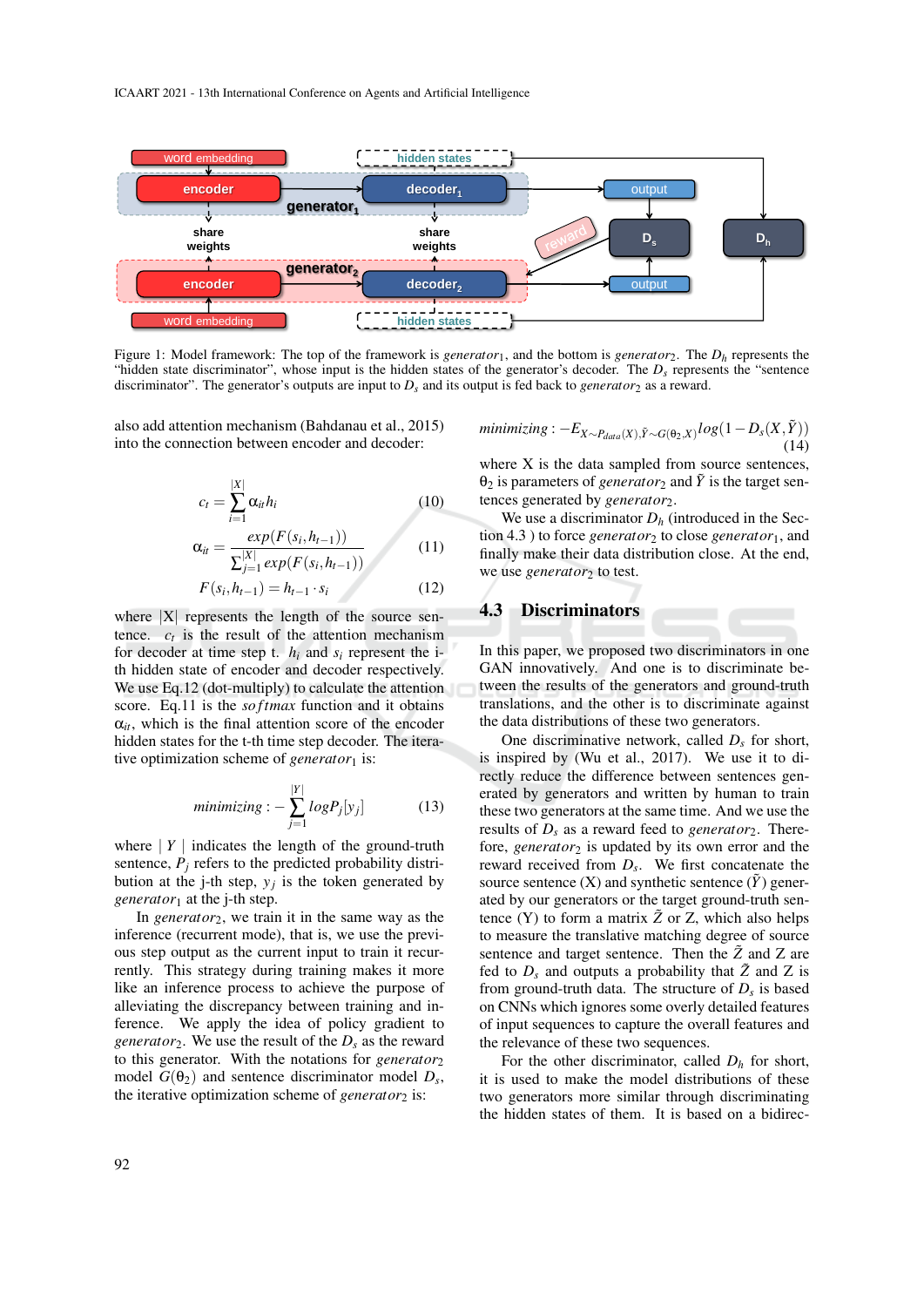tional recurrent neural network (Bi-RNN) that consists of two RNNs. One runs forward in time on the input hidden states sequence, and the other runs backward in time with the same input sequence. The hidden states of the two RNNs are connected at each time step to form a new hidden state which is continuing to feed the next layers. The output of Bi-RNN is fed to the Multilayer Perceptron (MLP) and the output layer consists of an affine transformation and a *sigmoid*. Finally, *D<sup>h</sup>* outputs a result indicating the probability that the input hidden state sequence is the hidden states of *generator*<sub>1</sub>. We re-train the  $D_h$  as:

$$
minimizing: -E_{X \sim P_{data}(X), h_1 \sim G(\theta_1, X)} log(D_h(h_1)) -E_{X \sim P_{data}(X), h_2 \sim G(\theta_2, X)} log(1 - D_h(h_2))
$$
\n(15)

in which  $h_1$  and  $h_2$  are the hidden states of *generator*<sup>1</sup> and *generator*<sub>2</sub> respectively.

## 5 EXPERIMENTS

#### 5.1 Dataset

We carry out experiments on the IWSLT 2014 (Cettolo et al., 2014) German→English (De→En) and the WMT'17 Chinese→English (Zh→En) respectively.

IWSLT 2014: This data set is bilingual corpus pairs of German and English, consisting of a training set, a validation set and a test set, with 153k, 7k and 6.5k pairs of sentences respectively. And we set the maximum sentence length to 50. Our dictionary keeps the first 22,822 high-frequency English words and 32,009 German words, and the remaining words not in the vocabulary are replaced by "<UNK>".

WMT'17: In this dataset, in order to obtain Chinese word segmentation, we use jieba<sup>1</sup> to process Chinese corpus. We use the *newsdev2017* as the dev set and *newstest2017* as the test set. And we use byte pair encoding (BPE) (Sennrich et al., 2015) approach to preprocess the Chinese and English corpus, generating Chinese and English vocabularies with 37,516 and 25,524 types, respectively.

#### 5.2 System

For the whole model, the dimension of the word embedding is set as 512; We initialized the learning rate of both discriminators and generators at 0.001. Since discriminators are simpler and easier to train than generators, we trained them at different frequencies.

We trained discriminators only once every ten times the generators are trained. The source code is available at GitHub<sup>2</sup>.

Generators: both two generators share the same encoder-decoder structure as described in Section 4.2, and these two generators share weights. The details of generators are as follow: 2-layers LSTM networks act as encoder and decoder employ 2-layers LSTM and an attention. We set the hidden units for both encoders and decoders as 1000. We initialized the parameters of LSTM networks following the Uniform distribution  $U(-1, 1)$ . The attention mechanism we used in the decoder is the same as (Bahdanau et al., 2015). And we also applied dropout $(=0.3)$  for training the generators. During testing, we used a beam search with a beam size of 5 and the length penalty is not applied. In the forward process, we used the "similarity selection" method and the inference way in *generator*<sub>1</sub> and *generator*<sub>2</sub> respectively to train them. And we set fifty percent probability to train *generator*1, and another fifty percent probability to train *generator*<sub>2</sub>.

Discriminators: for "sentence discriminator"  $(D_s)$ , we used two CNN layers and each layer is followed by a max-pooling layer, with  $3\times3$  convolution kernel size and  $2\times 2$  pooling window size. And then fed the output of the CNN layer to a MLP network which has two full connection layers and each layer with a ReLU activation function. Finally, we mapped it into a score through a *sigmoid* function. For hidden state discriminator $(D_h)$ , it is based on a bidirectional recurrent neural network, which consists of two RNNs (two GRU networks (Cho et al., 2014)), The hidden states of these two RNNs are fed to an MLP network. That MLP has three layers, each consist of an affine transformation and a ReLU activation function. Finally, the output layer comprises an affine transformation and a *sigmoid*.

#### 5.3 Results

The translation results of our experiments are evaluated by BLEU (Papineni et al., 2002) score<sup>3</sup>. As shown in table Table 1 which compares the results of our twin-GAN model with some strong basic models on the IWSLT 2014 De→En data set. (Bahdanau et al., 2016) uses an approach to train model to generate sequences through using actor-critic approach from reinforcement learning (RL) to replace the universal log-likelihood training approach. (Bahdanau et al., 2015) allows a basic encoder–decoder model to

<sup>1</sup>https://github.com/fxsjy/jieba

<sup>2</sup>https://github.com/zhao1402072392/twin-GAN

<sup>3</sup>https://github.com/moses-smt/mosesdecoder/blob/ master/scripts/generic/multi-bleu.perl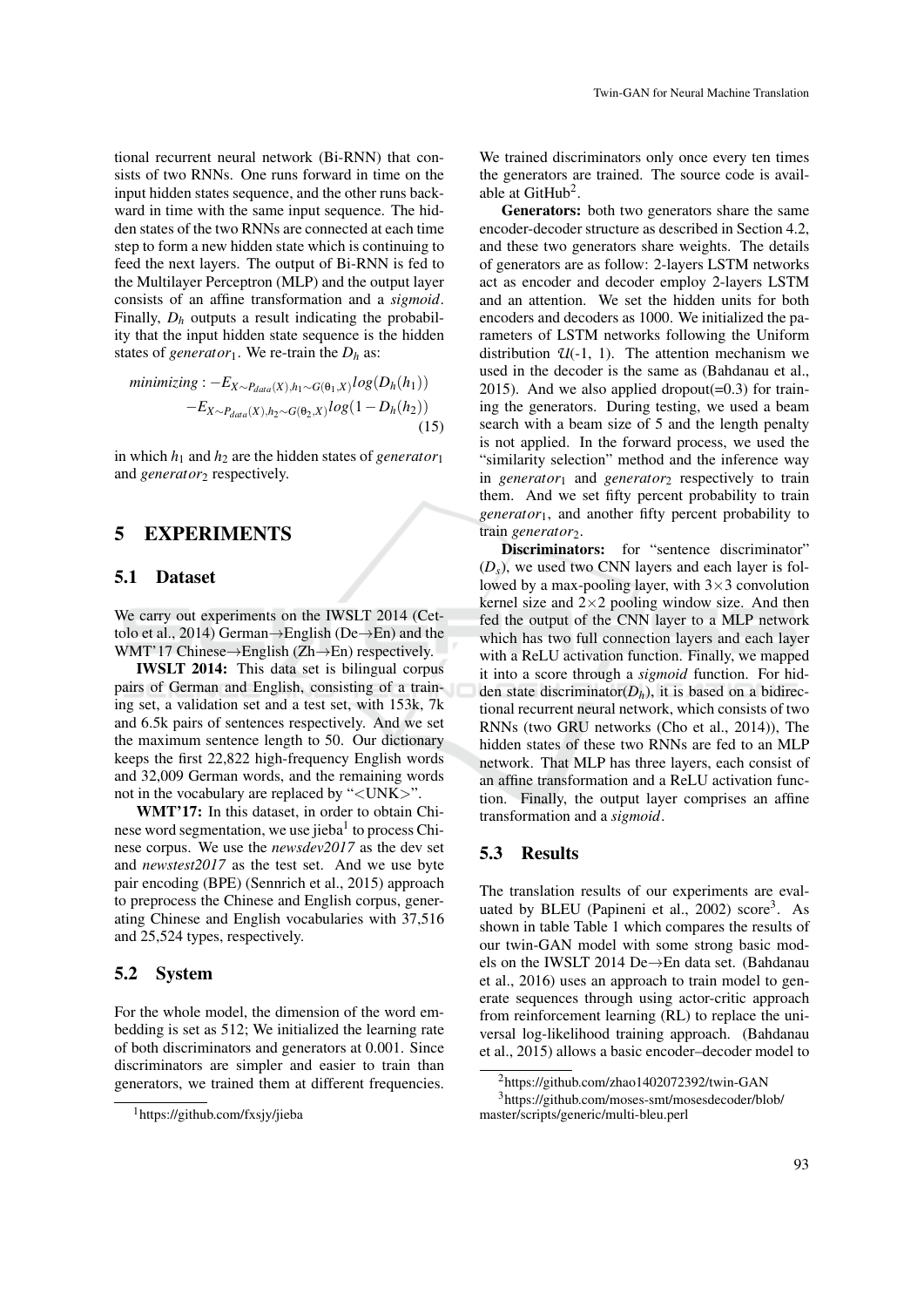automatically search for parts of a source sequence related to the predicted target word to improve the performance of it. And we carried out experiments with our twin-GAN model at different learning rates and the different ratios of times of training generators and discriminators. And the result shows that this BLUE score of this work (with learning rate=1e-3, update G/10 times update D) on the IWSLT 2014 De $\rightarrow$ En data set is 1.09 points higher than that of the related model (Wu et al., 2017).

Table 1: Comparisons of different competitive NMT systems on IWSLT 2014 De→En data set.

| <b>Systems</b>         |                            | <b>BLEU</b>        |
|------------------------|----------------------------|--------------------|
| $CNN + actor-critic$   |                            | $22.45^{\rm a}$    |
| <b>RNN</b> Search      |                            | 23.87 <sup>b</sup> |
| <b>Adversarial NMT</b> |                            | $26.98^{\circ}$    |
| twin-GAN               | update/5 times, $lr=1e-3$  | 27.73              |
|                        | update/10 times, $Ir=5e-4$ | 27.81              |
|                        | update/10 times $Ir=1e-3$  | $28.07^+$          |

a reported in (Bahdanau et al., 2016)

**b** reported in (Wiseman and Rush, 2016)

c reported in (Wu et al., 2017)

† the best performance of our twin-GAN model

We also train twin-GAN with other strategies in *generator*1, instead of "similarity selection", we use "teacher forcing" and schedule sampling respectively, in order to verify that it was important to use this more reasonable method "similarity selection" on the twin-GAN model.

Table 2: Comparisons of different training strategies on twin-GAN based on IWSLT 2014 De→En data set.

| Strategies                           | <b>BLEU</b>       |
|--------------------------------------|-------------------|
| twin-GAN with "teacher forcing"      | 27.10             |
| twin-GAN with schedule sampling      | 27.74             |
| twin-GAN with "similarity selection" | $28.07^{\dagger}$ |

† the best performance of twin-GAN model with different strategies in *generator*<sup>1</sup>

In addition, we evaluate different models, based on WMT'17 Zh→En corpus. The results are shown in Table 3, where "RNN Enc-Dec Att" represents the encoder and decoder of the model are the same RNN architecture(2 layers LSTM network here) with an attention mechanism. We also compared the result of our work with Adversarial NMT (Wu et al., 2017).

The result shows that our method improved the performance of those recurrent architecture model.

Table 3: Comparisons of different competitive NMT systems on WMT'17 Zh→En data set.

| <b>Systems</b>         |                              | <b>BLEU</b>       |
|------------------------|------------------------------|-------------------|
| RNN Enc-Dec Attn       |                              | 18.06             |
| <b>Adversarial NMT</b> |                              | 19.90             |
| twin-GAN               | update/5 times, $Ir=1e-3$    | 20.86             |
|                        | update/10 times, $Ir = 5e-4$ | 20.32             |
|                        | update/10 times $lr=1e-3$    | $21.06^{\dagger}$ |

† the best performance of our twin-GAN model

# 6 CONCLUSIONS

The end-to-end model is very popular and effective in Neural Machine Translation. But this process of generating translations word by word is different during training and inference, which can cause *exposure bias*. Many researchers tried to use Generative Adversarial Networks to address this problem and they indeed had some success, but there is still room for improvement. We introduce the first GAN with two generators and two discriminators for NMT. We not only make the training phase and test phase similar in data distribution, but also make them similar in model distribution to solve the *exposure bias* problem through one of the discriminators. In addition, the proposed "similarity selection" method in *generator*<sup>1</sup> can more accurately make the data distributions of the model similar at training and test. The results clearly show that after using this new model, it does improve the performance of the basic recurrent model. The twin-GAN also has enhanced the Adversarial NMT model after adding an extra "hidden state discriminator" and applying "similarity selection" method, achieving the competitive results on recurrent models.

# ACKNOWLEDGEMENTS

This work was supported by National Key R&D Program of China under Grant 2018AAA0100202, and in part by the National Science Foundation of China under Grant 61976043.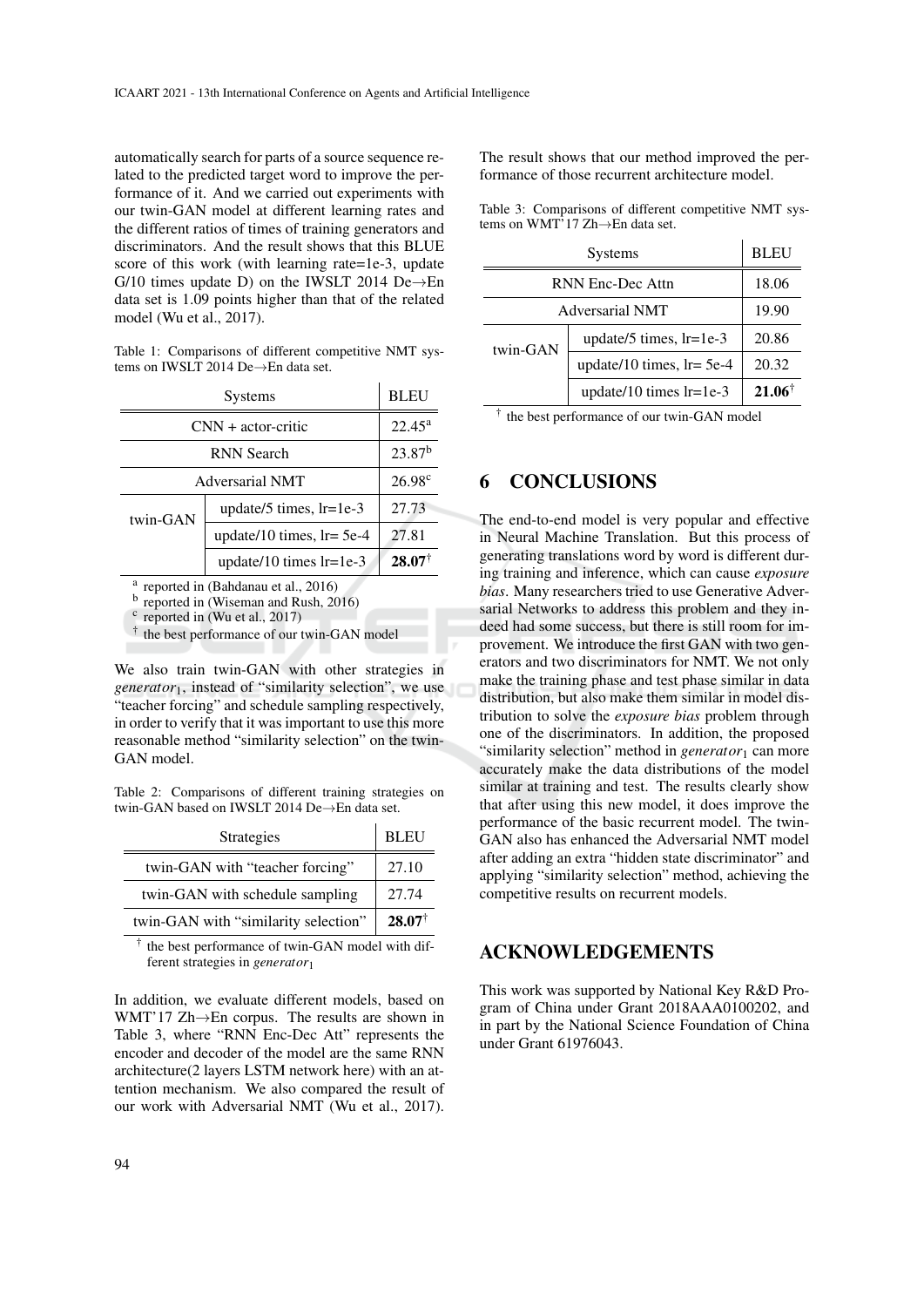### REFERENCES

- Artetxe, M., Labaka, G., Agirre, E., and Cho, K. (2017). Unsupervised neural machine translation. *CoRR*.
- Bahdanau, D., Brakel, P., Xu, K., Goyal, A., Lowe, R., Pineau, J., Courville, A., and Bengio, Y. (2016). An actor-critic algorithm for sequence prediction. *arXiv preprint arXiv:1607.07086*.
- Bahdanau, D., Cho, K., and Bengio, Y. (2015). Neural machine translation by jointly learning to align and translate. *ICLR*.
- Bengio, S., Vinyals, O., Jaitly, N., and Shazeer, N. (2015). Scheduled sampling for sequence prediction with recurrent neural networks. In *Advances in Neural Information Processing Systems*, pages 1171–1179.
- Cettolo, M., Niehues, J., Stüker, S., Bentivogli, L., and Federico, M. (2014). Report on the 11th iwslt evaluation campaign, iwslt 2014. In *Proceedings of the International Workshop on Spoken Language Translation, Hanoi, Vietnam*, volume 57.
- Cho, K., Van Merrienboer, B., Gulcehre, C., Bahdanau, D., ¨ Bougares, F., Schwenk, H., and Bengio, Y. (2014). Learning phrase representations using rnn encoderdecoder for statistical machine translation. *Empirical Methods in Natural Language Processing (EMNLP)*.
- Gehring, J., Auli, M., Grangier, D., Yarats, D., and Dauphin, Y. N. (2017). Convolutional sequence to sequence learning. In *Proceedings of the 34th International Conference on Machine Learning-Volume 70*, pages 1243–1252. JMLR. org.
- Goodfellow, I. (2016). Generative adversarial networks. *Conference and Workshop on Neural Information Processing Systems(NIPS)*, page 2672–2680.
- Goodfellow, I., Pouget-Abadie, J., Mirza, M., Xu, B., Warde-Farley, D., Ozair, S., Courville, A., and Bengio, Y. (2014). Generative adversarial nets. In *Advances in neural information processing systems*, pages 2672–2680.
- He, T., Tan, X., Xia, Y., He, D., Qin, T., Chen, Z., and Liu, T.-Y. (2018). Layer-wise coordination between encoder and decoder for neural machine translation. In *Advances in Neural Information Processing Systems*, pages 7944–7954.
- Hochreiter, S. and Schmidhuber, J. (1997). Long short-term memory. *Neural computation*, 9(8):1735–1780.
- Huszár, F. (2015). How (not) to train your generative model: Scheduled sampling, likelihood, adversary? *arXiv preprint arXiv:1511.05101*.
- Kalchbrenner, N. and Blunsom, P. (2013). Recurrent continuous translation models. In *Proceedings of the 2013 Conference on Empirical Methods in Natural Language Processing*, pages 1700–1709.
- Kalchbrenner, N., Espeholt, L., Simonyan, K., Oord, A. v. d., Graves, A., and Kavukcuoglu, K. (2016). Neural machine translation in linear time. *arXiv preprint arXiv:1610.10099*.
- Kusner, M. J. and Hernández-Lobato, J. M. (2016). Gans for sequences of discrete elements with the gumbel-softmax distribution. arXiv preprint the gumbel-softmax distribution. *arXiv:1611.04051*.
- Lamb, A. and Xie, M. (2016). Convolutional encoders for neural machine translation. *WEB download*.
- Lamb, A. M., Goyal, A. G. A. P., Zhang, Y., Zhang, S., Courville, A. C., and Bengio, Y. (2016). Professor forcing: A new algorithm for training recurrent networks. In *Advances In Neural Information Processing Systems*, pages 4601–4609.
- Lample, G., Conneau, A., Denoyer, L., and Ranzato, M. (2017). Unsupervised machine translation using monolingual corpora only. *CoRR*.
- Lample, G., Ott, M., Conneau, A., Denoyer, L., and Ranzato, M. (2018). Phrase-based & neural unsupervised machine translation. *In EMNLP, pp. 5039–5049*.
- Li, B. and Han, L. (2013). Distance weighted cosine similarity measure for text classification. In *International Conference on Intelligent Data Engineering and Automated Learning*, pages 611–618. Springer.
- Luong, M.-T., Pham, H., and Manning, C. D. (2015). Effective approaches to attention-based neural machine translation. *arXiv preprint arXiv:1508.04025*.
- Mikolov, T., Karafiát, M., Burget, L., Černockỳ, J., and Khudanpur, S. (2010). Recurrent neural network based language model. In *Eleventh annual conference of the international speech communication association*.
- Muflikhah, L. and Baharudin, B. (2009). Document clustering using concept space and cosine similarity measurement. In *2009 International Conference on Computer Technology and Development*, volume 1, pages 58–62. IEEE.
- Nguyen, H. V. and Bai, L. (2010). Cosine similarity metric learning for face verification. In *Asian conference on computer vision*, pages 709–720. Springer.
- Papineni, K., Roukos, S., Ward, T., and Zhu, W.-J. (2002). Bleu: a method for automatic evaluation of machine translation. In *Proceedings of the 40th annual meeting on association for computational linguistics*, pages 311–318. Association for Computational Linguistics.
- Ranzato, M., Chopra, S., Auli, M., and Zaremba, W. (2015). Sequence level training with recurrent neural networks. *arXiv preprint arXiv:1511.06732*.
- Rumelhart, D. E., Hinton, G. E., and Williams, R. J. (1986). Learning representations by back-propagating errors. *nature*, 323(6088):533–536.
- Sennrich, R., Haddow, B., and Birch, A. (2015). Neural machine translation of rare words with subword units. *arXiv preprint arXiv:1508.07909*.
- Shen, S., Cheng, Y., He, Z., He, W., Wu, H., Sun, M., and Liu, Y. (2015). Minimum risk training for neural machine translation. *The Association for Computational Linguistics(ACL)*.
- Song, K., Tan, X., He, D., Lu, J., Qin, T., and Liu, T.-Y. (2018). Double path networks for sequence to sequence learning. *In Proceedings of the 27th International Conference on Computational Linguistics, pp. 3064–3074*.
- Sutskever, I., Vinyals, O., and Le, Q. V. (2014). Sequence to sequence learning with neural networks. In *Advances in neural information processing systems*, pages 3104–3112.